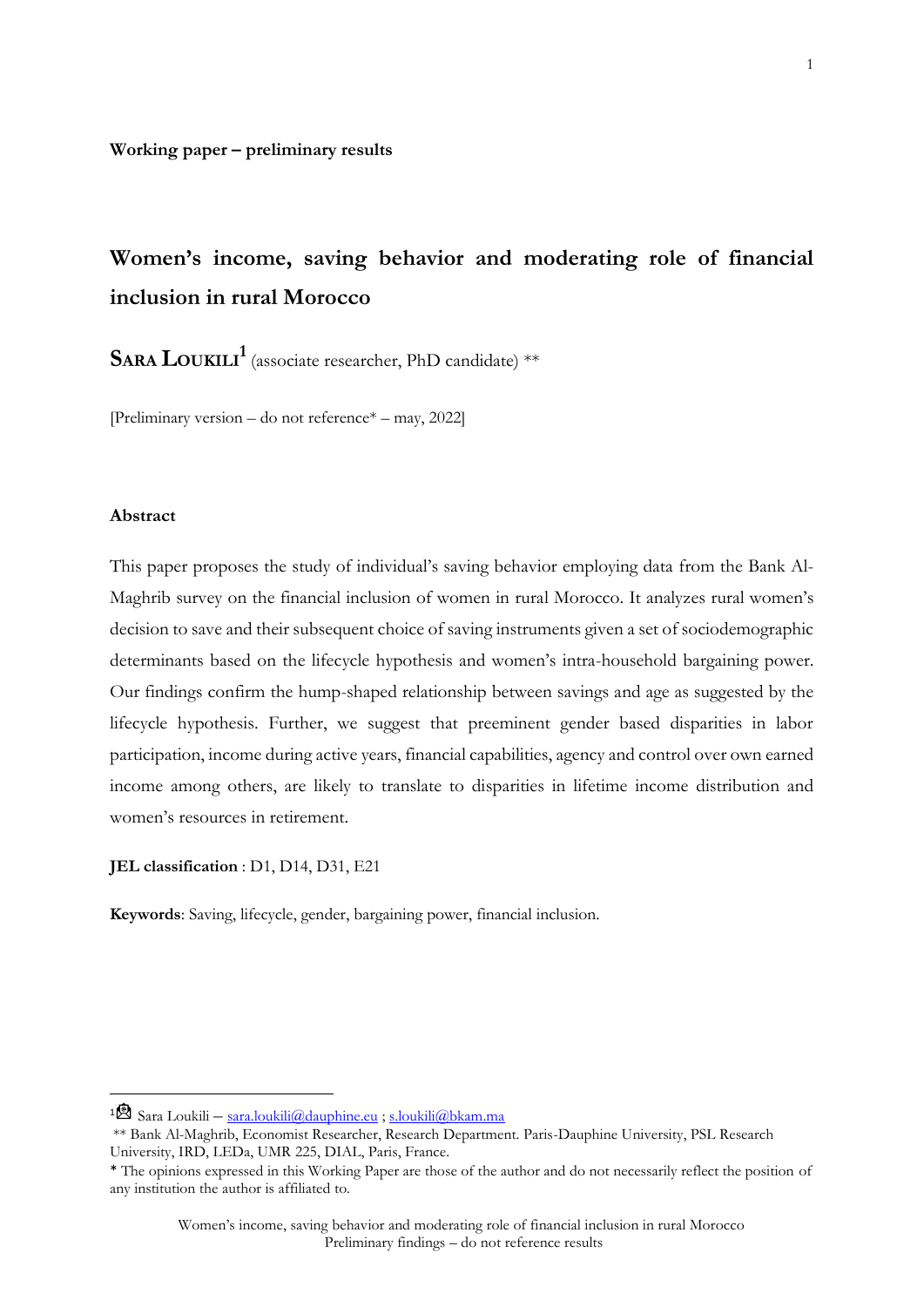#### **1. Introduction**

Savings constitute an important part of financial planning for future consumption, such as buying a home, investing in children's education or planning for retirement, and entail a comprehensive valuation of one's current and future financial status. Research shows that lower income households and individuals tend to constitute savings mainly to shield against unforeseen changes in expenditures and lack proper financial planning strategies (Mills &Amick, 2010; Collins, 2015). Individual characteristics as well as income can significantly impact saving behaviors and choice of saving portfolios (Lusardi, Schneider, & Tufano, 2011; West & Friedline, 2016). In fact, gender can be a source for substantial differences but little is known on women's financial planning and much less on their saving behavior (Keele & Alpert, 2013; Kumar, Tomar & Verma, 2018).

This paper proposes the investigation of one aspect of women's financial planning, saving behavior. It sheds light on (i) determinants behind the decision to save and (ii) the saving instrument of choice. The study of saving behavior is important for several reasons. Policies for financial and economic inclusion, for pensions regimes and safety nets for old age rely on developing an understanding of behaviors and patterns in income, financial capabilities and savings. While women have significantly lower earnings during their lifetime, they also present high-risk aversion and longer life spans (Glaubitz, Harnack-Eber & Wetter, 2022). In this regard, gender inequalities can cumulate over lifetime translating disparities in access to work force, earnings, control over earned income and decision-making power within the household to disparities at old age through the channel of savings (wealth accumulation).

For analyzing women's saving behavior, we identify two bodies of literature. First, the lifecycle hypothesis is a gender-neutral setting that should explain, for the most part, saving behavior of individuals and households alike. It constitutes the standard backdrop to explaining saving behaviors in literature (Modigliani, 1954; 1986). The main implication of this theory is the humpshaped saving to age profile as midlife individuals and households have higher savings, wealth accumulation, than young and retired ones. We find evidence of this hump-shaped saving profile when analyzing data from the World Bank Findex survey (2017) and Bank Al-Maghrib financial inclusion of rural women survey (FIRW, 2019) as well. Another implication pertains to impact of permanent and temporary income shocks on savings. In the case of temporary income shocks, savings are ought to be the most impacted as individuals tend to dip into their savings to meet unforeseen expenses. For this reason, we expect that one of the main motivations to saving is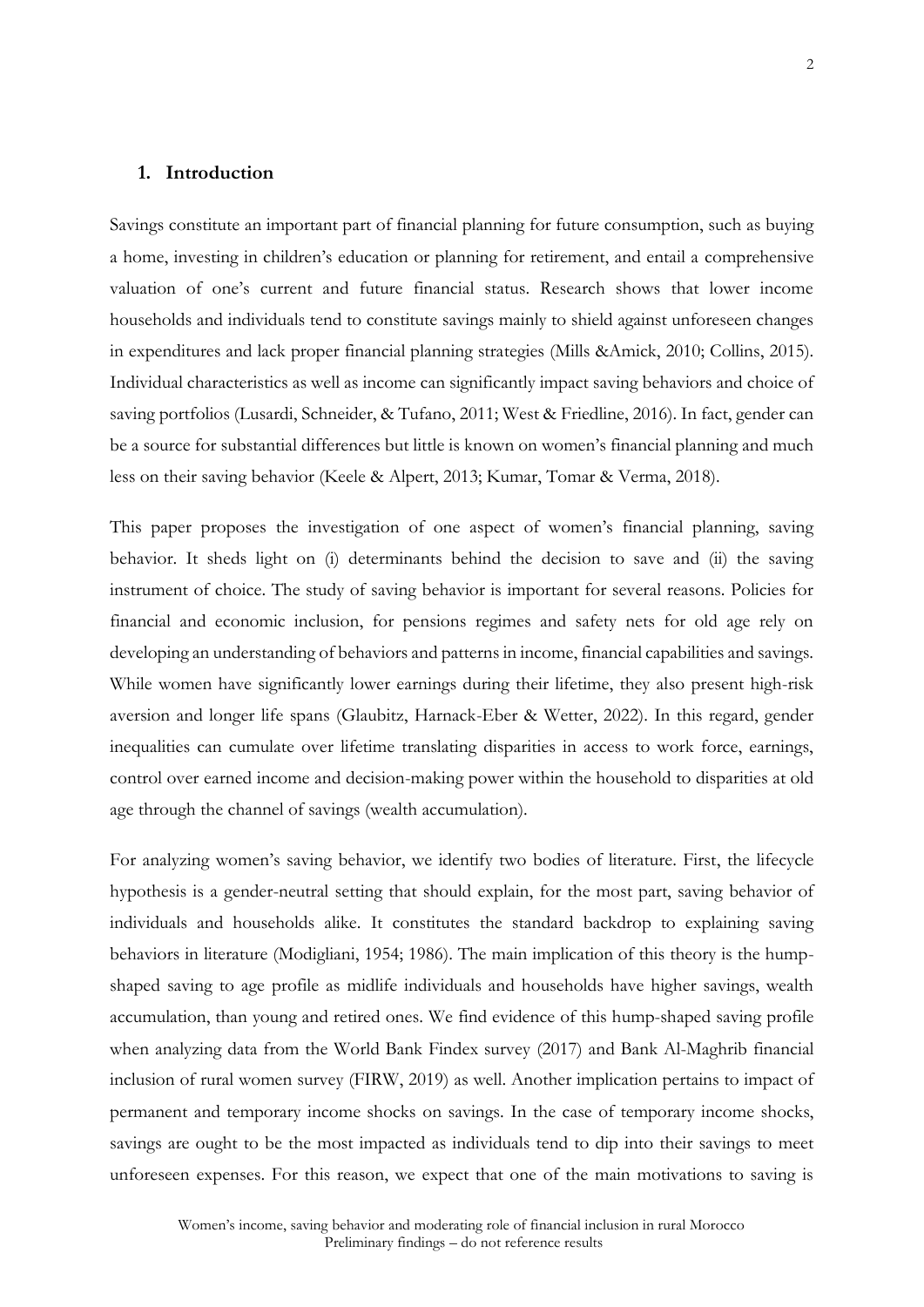expectation of unforeseen expenses instead of thought-through financial planning. Being subject to regular income shocks which results in constant financial distress can limit one's capacity to constitute savings and accumulate wealth for future consumption – like for retirement (Friedman, 1957; Carroll, 1994). Lusardi and Mitchel (2007a, b, 2011a) show that women are less likely to be financially literate which explains their lack of financial planning for retirement. In this sense, financial literacy is found to be critical for informed saving decisions and financial planning across the board and women lack significantly behind on all these aspects.



**Figure 1 – Probability of saving by age Men (left) vs. Women (right)** 

*Source: World Bank, Findex survey, 2017, sample of 5110* 

A more gender specific body of literature that we identify belongs to the household economics which shows that weak intra-household bargaining power is a source of decision making power about consumption and savings (Grown, 2014; Lambert et al., 2014; Munoz Boudet et al., 2018). Moreover, men, as primary breadwinners, undertake the task of financial management and are the primary responsible party for financial planning for their households. On the other hand, women have little to no say about this topic specifically when they are not heads of households. Women's access to the labor market or exercise of an income generating activity can increase their bargaining power within the household provided they also maintain control over their earnings. Thus, if women have less bargaining power to begin with and limited control over their earnings, then they are less likely to save and will make less informed decisions about their choice of saving portfolios.

The following section presents a brief description and analysis of the used data and employed empirical approach. Estimation results and a brief discussion are presented in section 3 followed by some concluding remarks.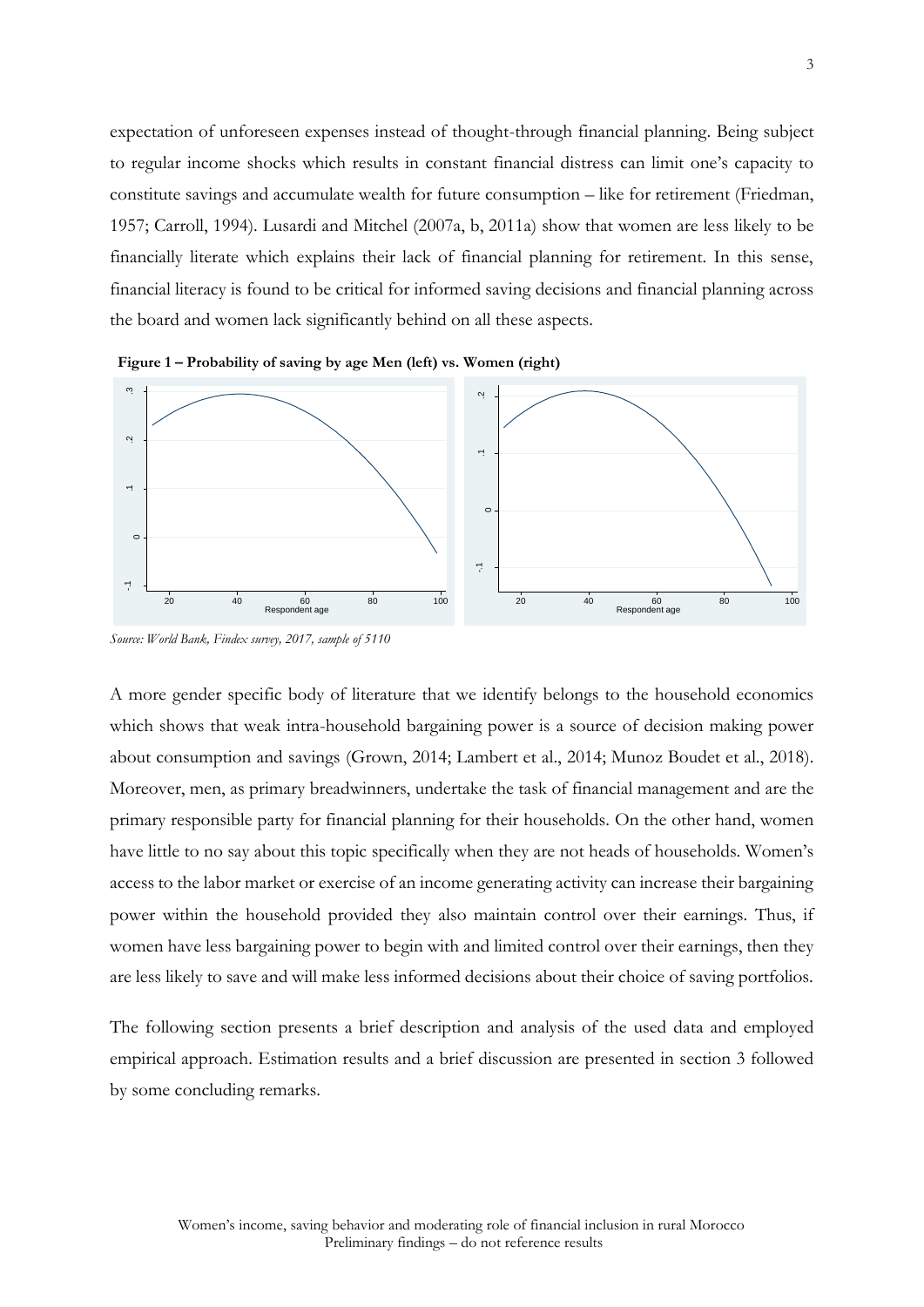#### **2. Data and empirical approach**

Bank Al-Maghrib conducted a quantitative and qualitative survey to collect data on the socioeconomic environment of rural women and their level of financial inclusion. The survey covered many aspects pertaining to the socioeconomic conditions of women in rural Morocco, among which we can mention household management (roles and responsibilities, involvement in decisionmaking, own perceptions vis-à-vis their role), sources of income, frequency of income, management of unexpected expenses/financial stress, and barriers to women's financial autonomy.

As far as income is concerned, collected answers show that rural households have less than two incomes with males being predominantly heads of households. Over 23% of surveyed women in our sample declare belonging to household with an income of less than 1000MAD (equivalent to 100USD). The household income is found to increase on average with the level of education of the respondent and that of the head of the household. Confirming the limited financial capabilities of women, less than a third of the surveyed population reports having personal income and female heads of households are more likely to participate in the labor market and have personal income. Moreover, less than 25% of respondents declare having savings and over 87% of those savings are in cash. Additionally, the survey shows that when faced with unforeseen expenses, more than 27% of respondents have recourse to their savings or resort to borrowing from family and friends (29%) (*cf. figure 2*).

**Table 1 - Sample descriptive statistics**

|                             | Obs  | Mean     |
|-----------------------------|------|----------|
| Age                         | 2045 | 35       |
| Female headed household     | 2045 | 8,8%     |
| Married                     | 2045 | 67,9%    |
| Household 1 to 3            | 2045 | 17,4%    |
| Household 4 to 6            | 2045 | 57,1%    |
| Household more than 7       | 2045 | 25,4%    |
| Number of children          | 2045 | 3        |
| Children under 6            | 2045 | 82,7%    |
| Children under 15           | 2045 | 70,4%    |
| Low income (less than 1000) | 2045 | 23,5%    |
| Medium income (1001-4000)   | 2045 | $5,1\%$  |
| High income (more than      | 2045 |          |
| 4000                        |      | 0,4%     |
| High school education       | 2045 | 12,0%    |
| University education        | 2045 | 2,4%     |
| Labor force participation   | 2045 | $21,1\%$ |
| Employed                    | 2045 | 7,3%     |
| Self-employed               | 2045 | 6,3%     |
| Homeowner                   | 2045 | 82,7%    |
| Bank perceived as far       | 2045 | $1,1\%$  |
| Has health insurance        | 2045 | 53,6%    |
| Savings                     | 2045 | 24,9%    |
| Interest savings            | 509  | 2,7%     |
| Cash savings                | 509  | 87,1%    |

Source: Bank Al-Maghrib, financial inclusion of rural women survey Note: Descriptive statistics are the average value for the survey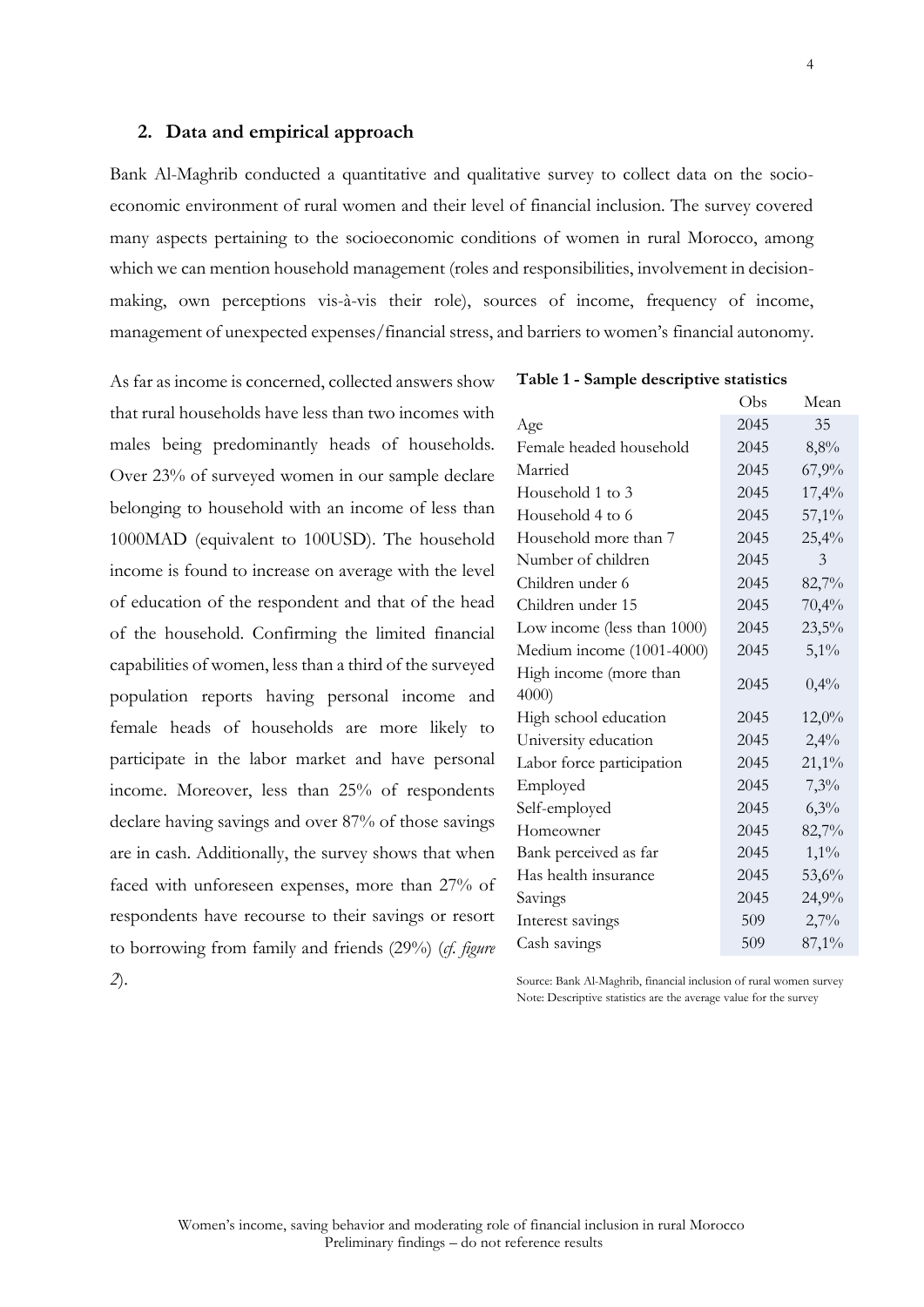

**Figure 2- How do you meet unforeseen expenses? Figure 3-Saving instrument of choice when saving**



*Source: Author, Bank Al-Maghrib, FIRW survey, 2019, sample of 2045*

To understand rural women's saving behavior we propose a two-fold empirical strategy. The first stage investigates women's decision to save estimated based on the lifecycle hypothesis by regressing the probability of saving on a set of individual and household characteristics using a probit model. The choice of covariates is based on both empirical and theoretical considerations namely the lifecycle hypothesis and women's bargaining power based in household economics. The individual characteristics include age, education, status of employment and the income group. We also include indicators on financial capability, indicating if she, and her household, face regular financial distress, along with indicators on her level of financial inclusion and usage of financial products. Additionally, holding a health insurance should give an indication on her risk-aversion.

Among the population of surveyed women whom choose to save, in the second stage, we propose an analysis of the type of the saving instrument they choose. Two instruments are distinguished, an interest-bearing instrument and saving in cash. For this, a limited dependent variable estimation approach is adopted allowing for corner solutions. The general model for the latent variable to be estimated using a tobit specification includes a similar set of characteristics in line with the lifecycle hypothesis literature where the relationship between age and savings is analyzed. Also, having children within the household is another determinant of saving that is considered based on both the lifecycle hypothesis and theoretical literature on women's bargaining power and decision making within the household. In fact, while having children in the household can endure expenses, it can also increase parents' savings foreseeing future expenses, such as higher education (Crossley and O'Dea, 2010). On another hand, presence of young children (under the age of 6) can also keep mothers from participating in the labor market, hence limiting their income and resources available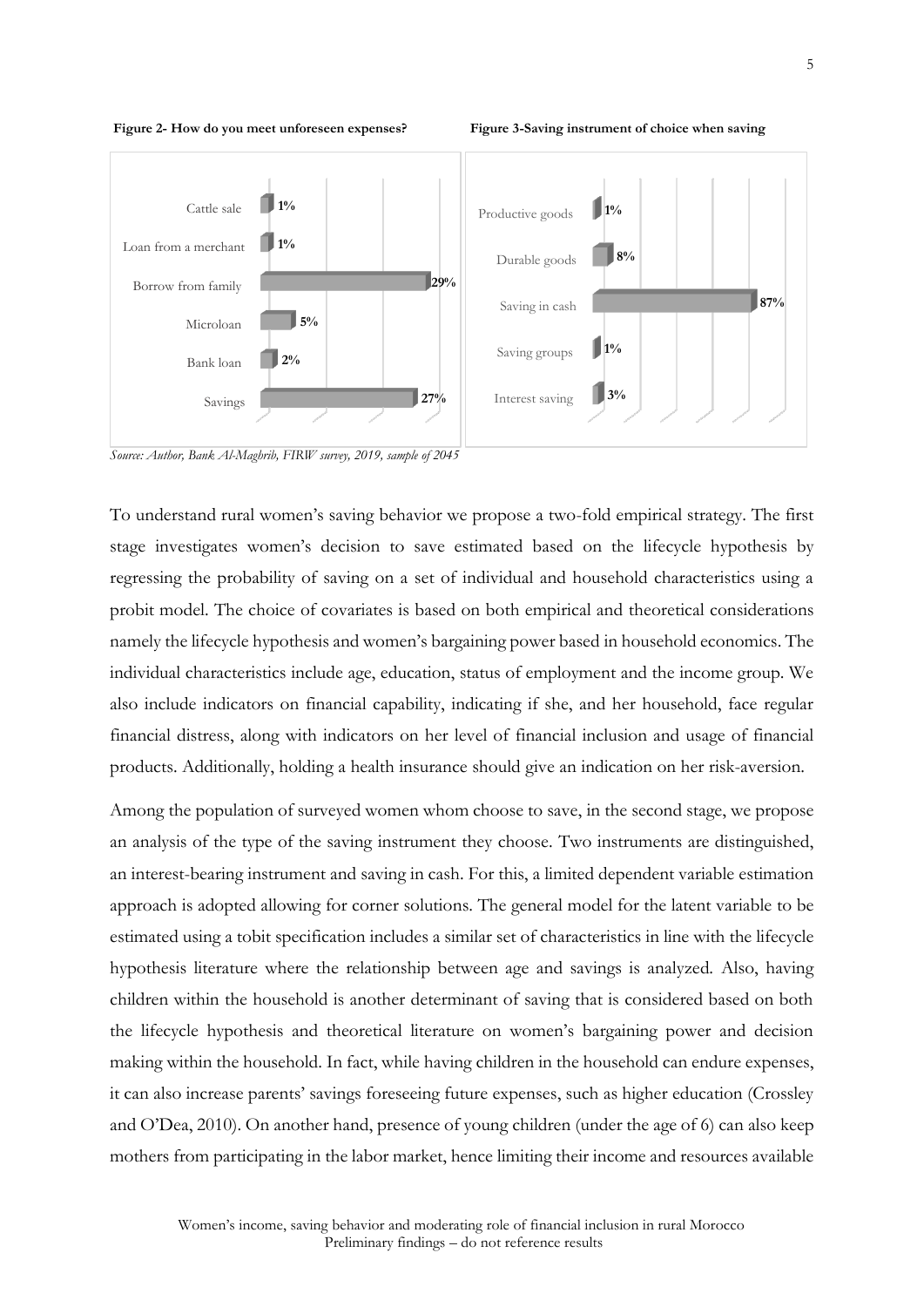for savings (Waldfogel, 1997; Hardy & Ziliak, 2014). Besides, we also include controls for female headed household, for being financially included (having at least a checking account in her name) and for having a health insurance.

#### **3. Results and discussion**

Table 2 presents marginal effects from the probit model estimation where the dependent variable is *the probability of saving* and controls include lifecycle determinants as well as financial inclusion. Our analysis of the determinants of rural women's saving behavior suggests that age is one of the most important motivations behind saving which corroborates the lifecycle hypothesis. The probability of being an active saver is higher for younger women and reaches a peak around the age *Source: author computations* of 40 (*cf. figure 4*) where it begins to decline steadily.





Women savers are also more likely to be heads of households, in which case, they are the main decision makers on matters pertaining to financial decision-making and planning. Moreover, women's inferior intra-household bargaining power can significantly affect their ability to save as they are less implicated in financial decision making than the male head of household. This becomes more self-evident as employed and self-employed women hold higher probabilities of saving, hence, higher decision-making power. In this regard, increasing women's access to the labor market, giving them opportunities for income and control over their earned income can increase their financial decision-making power and, thus, decision to save.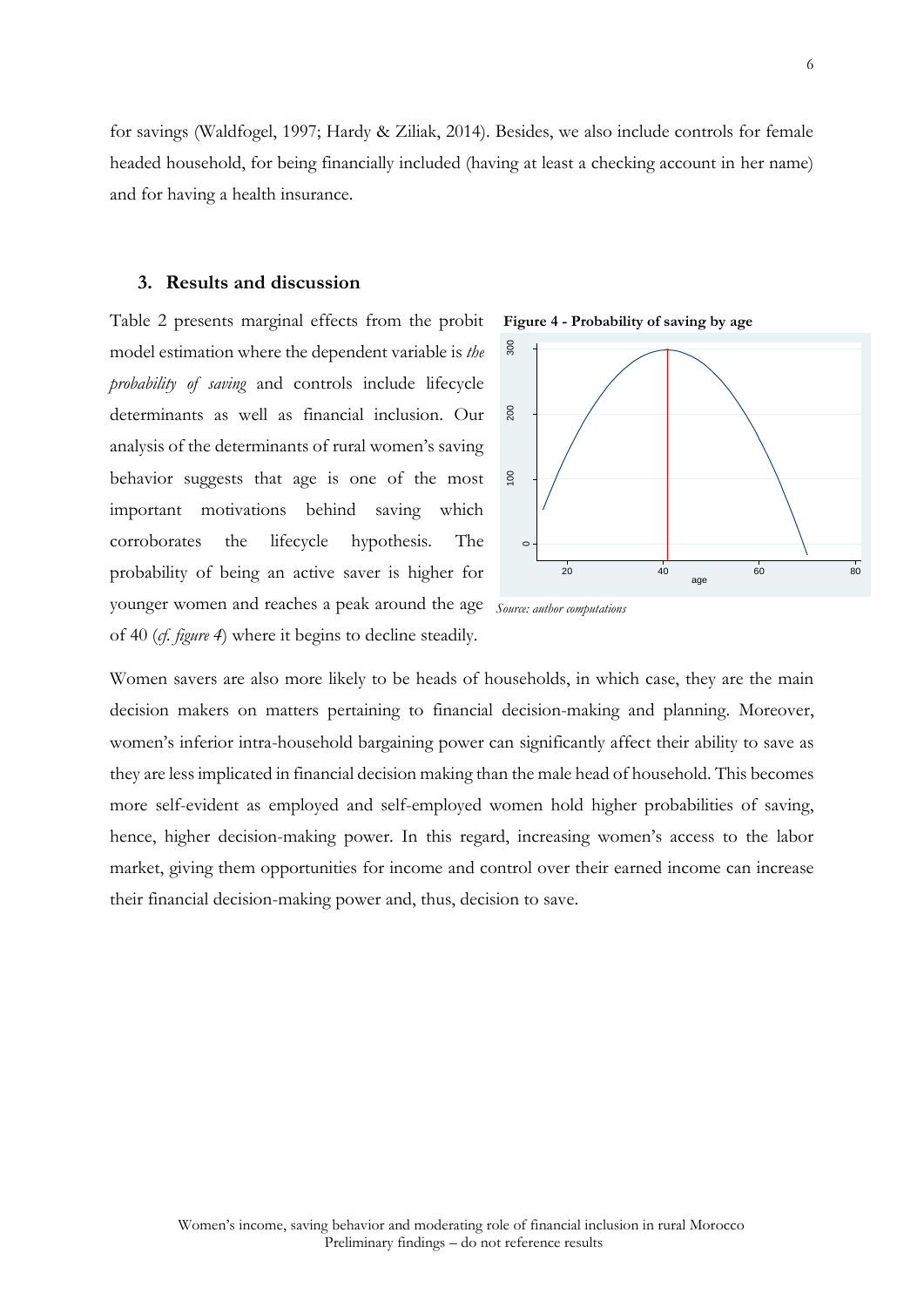Higher bargaining power is also derived from having access to higher education and can impact decisions affecting children's well-being. Additionally, w find that financially included women have probability of saving which corroborates re documented similar findings around the (Demirguc-Kunt & al., 2015; 2016; 2017). Ha health insurance also increase the probability to and could be related to a set of reasons su higher risk aversion, but also increased awareness and education which pushes individuals to more in an optic of financial planning. St reckon that the main motive behind saving is related to foreseeing unexpected fir emergencies instead of financial planning. Wo limited financial resources and capabilities r the main obstacle to saving and much mo planning for retirement (Bertrand et al., 2004; & Ziliak, 2014).

Among women that choose to save, we analyz subsequent choice of saving portfolios. Consid for the low level of income, of education and l financial literacy of women in the sample, whom are mainly in rural settings, we distinguish between two broad types of saving instruments: interest bearing and cash. Results should be viewed with a degree of caution and we do not claim robust degrees of correlations nor inferred causalities. First, the lifecycle hypothesis is also likely to hold for the choices of saving instruments as middle-aged individuals tend to opt more for interest bearing saving instruments and less for cash.

| cisions           |                            | (1)            | (2)           |
|-------------------|----------------------------|----------------|---------------|
|                   | Dependent variable         | Savings        | Savings       |
| ve also           | Age                        | 0,0068564*     | 0,0101012*    |
| higher            |                            | (0,0041461)    | 0,0041901     |
|                   | Age squared                | $-0,0000992*$  | $-0,0001407*$ |
| ecently           |                            | (0,0000571)    | (0,0000577)   |
| world             | Female headed household    | 0,0749619*     | 0,0607544*    |
| iving a           |                            | (0,0347863)    | (0,0360834)   |
|                   | Children under 6 years     | 0,001518       | 0,0012053     |
| to save           |                            | (0,0405973)    | (0,0406897)   |
| uch as            | Medium income              | 0,0609098**    | $0,0543131**$ |
|                   |                            | (0,0200588)    | (0,0201883)   |
| reness            | High income                | 0,1661133***   | 0,1195427*    |
| <sub>2</sub> save |                            | (0,0463722)    | (0,0470784)   |
|                   | High school education      | $0,1115512***$ | $0,0896812**$ |
| ill, we           |                            | (0,0318419)    | (0,0319939)   |
| rather            | University education       | 0,0752792      | 0,0660417     |
| nancial           |                            | (0,0651376)    | (0,0653526)   |
|                   | Employed                   | 0,1439733***   | 0,1384924***  |
| omen's            |                            | (0, 0355433)   | (0,036027)    |
| remain            | Self-employed              | 0,2095264***   | 0,2044069***  |
|                   |                            | (0,0365335)    | (0,0364217)   |
| ore<br>to         | Faces financial difficulty |                | 0,1517891***  |
| Hardy             |                            |                | (0,0195924)   |
|                   | Has health insurance       |                | $0,056149**$  |
|                   |                            |                | (0,0195319)   |
|                   | Basic financial inclusion  |                | 0,0559567*    |
| e their           |                            |                | (0,0329291)   |
| dering            | Remittances                |                | 0,0516487     |
|                   |                            |                | (0,0453616)   |
| imited            |                            |                |               |

**Table 2 – Determinants of savings** 

Source: Author's estimations

Note: the coefficients report average marginal effects from probit model, standard errors in parantheses \*\*\*p<0,01, \*\*p<0,05, \*p<0,1

Log-L -1096,9975 -1062,1512 N 2 045 2 045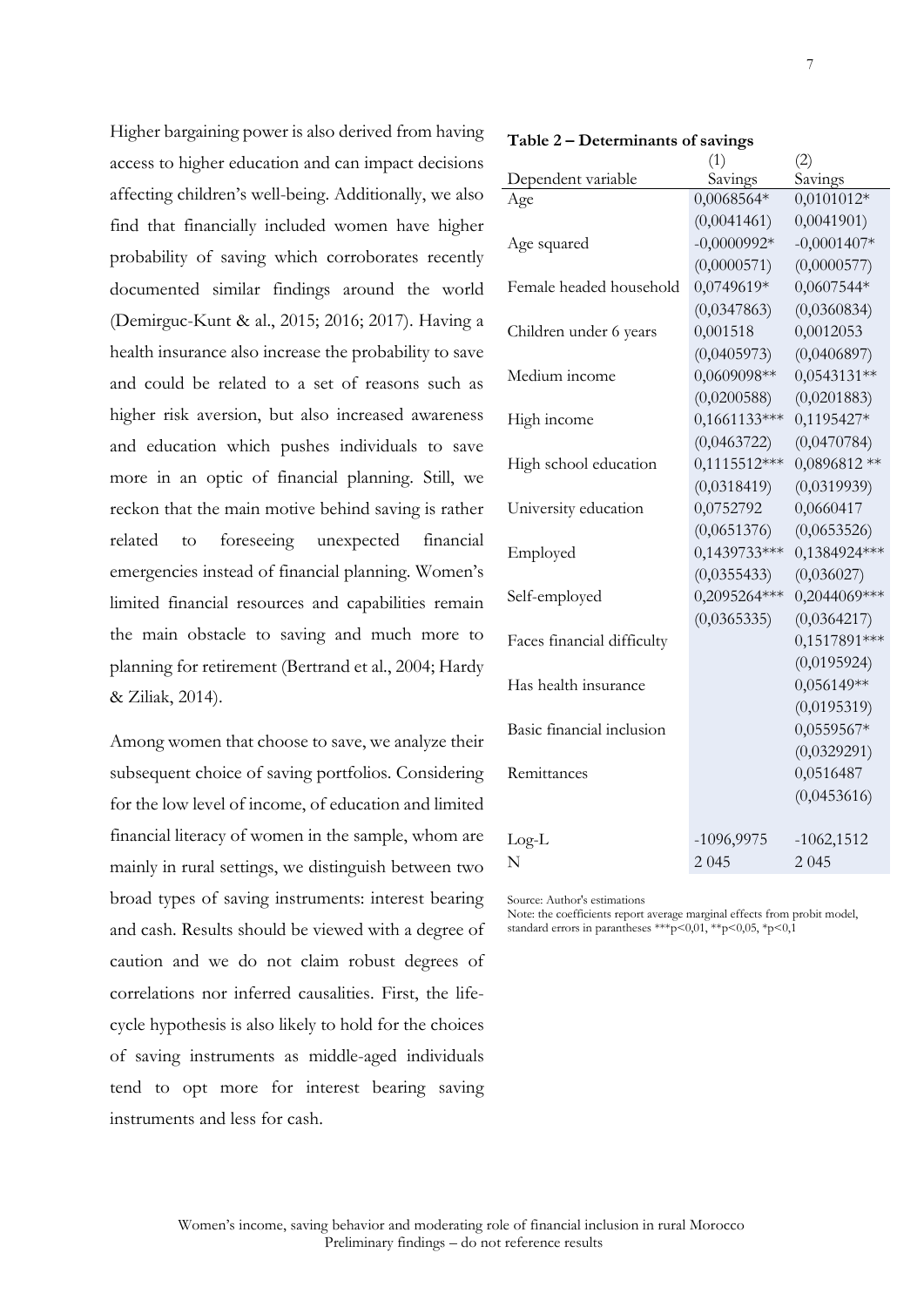**Table 3 – Determinants of saving instruments** 

| A relationship that is also hump-shaped. This           |  |  |  |  |
|---------------------------------------------------------|--|--|--|--|
| confirms Lusardi and Mitchell's (2011) findings on      |  |  |  |  |
| the importance of increasing financial literacy for     |  |  |  |  |
| younger individuals favoring better choice of saving    |  |  |  |  |
| portfolios and, thus, more informed financial           |  |  |  |  |
| planning. Yet, we reckon this might strongly be         |  |  |  |  |
| limited by one's level of education which directly      |  |  |  |  |
| impacts financial resources and financial capabilities  |  |  |  |  |
| of individuals. In this regard, Touhami et al., (2010)  |  |  |  |  |
| find that education is the main determinant of          |  |  |  |  |
| savings in rural Morocco which corroborates our         |  |  |  |  |
| results for the most part. We also find similar results |  |  |  |  |
| in the sense that more members of the household         |  |  |  |  |
| can decrease the level of savings and their             |  |  |  |  |
| diversification, especially when children under 6 are   |  |  |  |  |
| present. However, we depart from their results by       |  |  |  |  |
| including a control for the number of household         |  |  |  |  |
| members with an income and find it significantly        |  |  |  |  |
| lowers savings in cash. This could be indication of     |  |  |  |  |
| women having increased control over own earnings        |  |  |  |  |
| as the household multiplies its income sources. This    |  |  |  |  |
| finding should be further investigated considering      |  |  |  |  |
| literature on the bargaining power of women and         |  |  |  |  |
|                                                         |  |  |  |  |
| intrahousehold allocations of resources. Increasing     |  |  |  |  |
| women's bargaining power should have important          |  |  |  |  |

|                        | (1)              | (2)            |
|------------------------|------------------|----------------|
|                        | Interest bearing |                |
| Dependent variable     | saving           | Cash as saving |
|                        | instrument       | instrument     |
| Age                    | 0,5303069*       | $-0,0092388*$  |
|                        | (0,3028796)      | (0,008034)     |
| Age squared            | $-0,0084647*$    | $0,0001271*$   |
|                        | (0,0048449)      | (0,0001069)    |
| Female headed          | 0,2428625*       |                |
| household              |                  | $-0,0773568$   |
|                        | (0,7878649)      | (0,0582119)    |
| Children under 6 years | $-2,055902$      | $-0,014465$    |
|                        | (1,54709)        | (0,0724521)    |
| Has steady income      | 0,4594919*       | $-0,010959$    |
|                        | (0,691732)       | (0,0393015)    |
| Medium income          | 0,0111065        | $-0,0696813$   |
|                        | (0,6918221)      | (0,0585787)    |
| High income            | 0,2339949        | 0,0314942      |
|                        | (1,463707)       | (0, 1592749)   |
| High school education  | 1,492462*        | $-0,0667244$   |
|                        | (0,7185651)      | (0,0567993)    |
| University education   | 1,860401*        | $-0,2085857*$  |
|                        | (0,8347092)      | (0,0863752)    |
| Employed               | 1,219883*        | $-0,0719727$   |
|                        | (0,7395292)      | (0,0581676)    |
| Self-employed          | 0,4355736        | $-0,0331377$   |
|                        | (0,7464747)      | (0,0549878)    |
| Faces financial        | $-0,1193407$     | $-0,0616991*$  |
| difficulty             |                  |                |
|                        | (0,5023782)      | (0,0339155)    |
| Has health insurance   | 0,5903744        | $-0,0156263*$  |
|                        | (0,5280898)      | (0,0335643)    |
| Number of household    |                  |                |
| members with an        | 0,0200795        | $-0,041059*$   |
| mcome                  |                  |                |
|                        | (0,2738319)      | (0,018655)     |
| /Sigma                 | 1,714***         | $0,367***$     |
|                        | (0, 414)         | (0,0130)       |
| $Log-L$                | -57,478391       | $-279,16045$   |
| N                      | 509              | 509            |
|                        |                  |                |

Source: Author's estimations

Note: The coefficients report the average marginal effects from a limited dependent variable model (tobit). /Sigma is the estimated standard error of the regression. standard errors in parantheses. \*\*\*p<0,01, \*\*p<0,05, \*p<0,1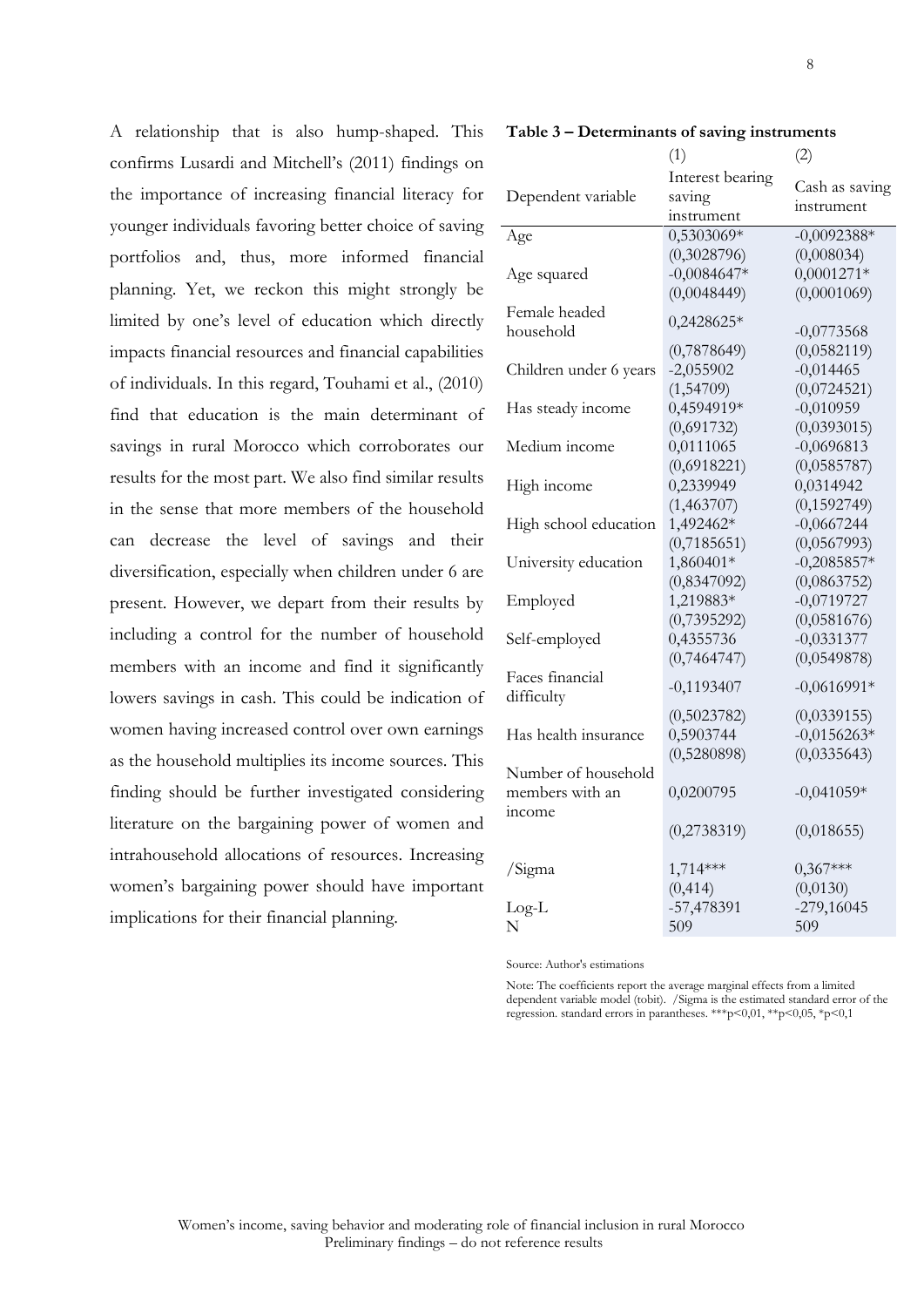### **Conclusion**

This study proposed a framework for understanding women's saving behavior in rural Morocco considering for the potential moderating role of financial inclusion. Based on the lifecycle hypothesis, we find support for the hump-shaped saving to age relationship which is also found in the propensity to use interest bearing saving instruments. Moreover, we find support for the claim that women's limited bargaining power within the household, low educational attainment, labor participation and limited control over their earnings can limit their savings and portfolio diversification. While financial inclusion is found to be related to an increased probability of saving, we believe that simultaneously increasing women's financial capabilities and resources is a more optimal approach. In fact, our findings suggest that the main motive behind saving is to meet unforeseen expenses rather than financial planning. This highlights rural women's poor economic position during their earning years which is likely to persist later during retirement. Whereas these findings deserve further analysis to derive opportune policy recommendations, for the time being, they confirm the necessity to understand the peculiarities of women's saving behavior and, why not, financial planning.